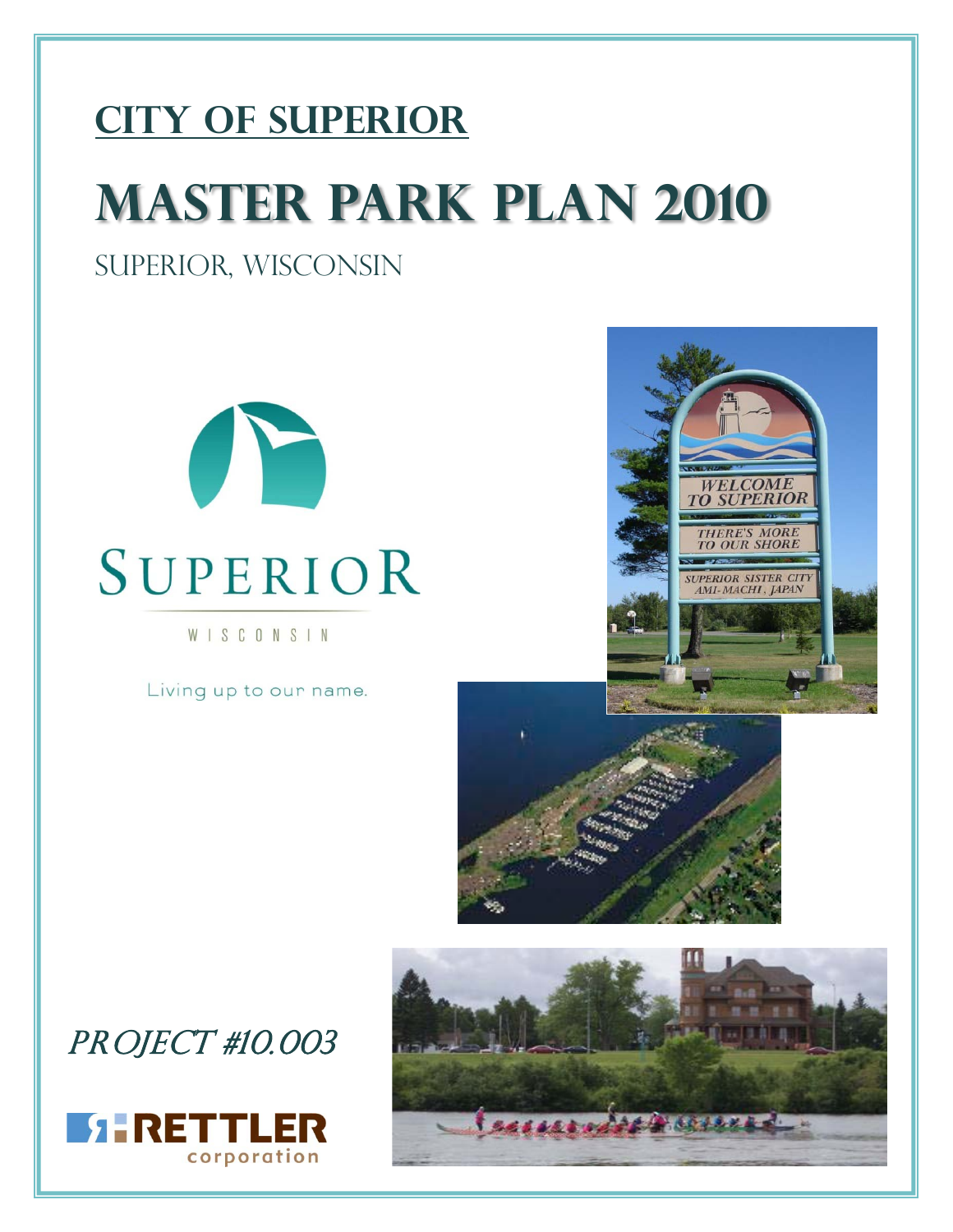

January 21, 2010

City of Superior c/o Mary Morgan, Parks & Recreation Administrator 1316 North 14th Street, #250 Superior, WI 54880

RE: **Master Park Plan Final Study Document** Rettler Corporation Project Number 10.003

Dear Ms. Morgan:

Enclosed please find the completed Superior Master Park Plan.

This document encompasses over 12 months of planning efforts, public input, and Park & Recreation Commission review, to provide a comprehensive planning tool for the future vision for parks and open space within the City of Superior.

Thank you for allowing our firm to assist you and your community on this project.

Sincerely,

Jeff Bahling, RLA, ASLA Senior Landscape Architect/Project Manager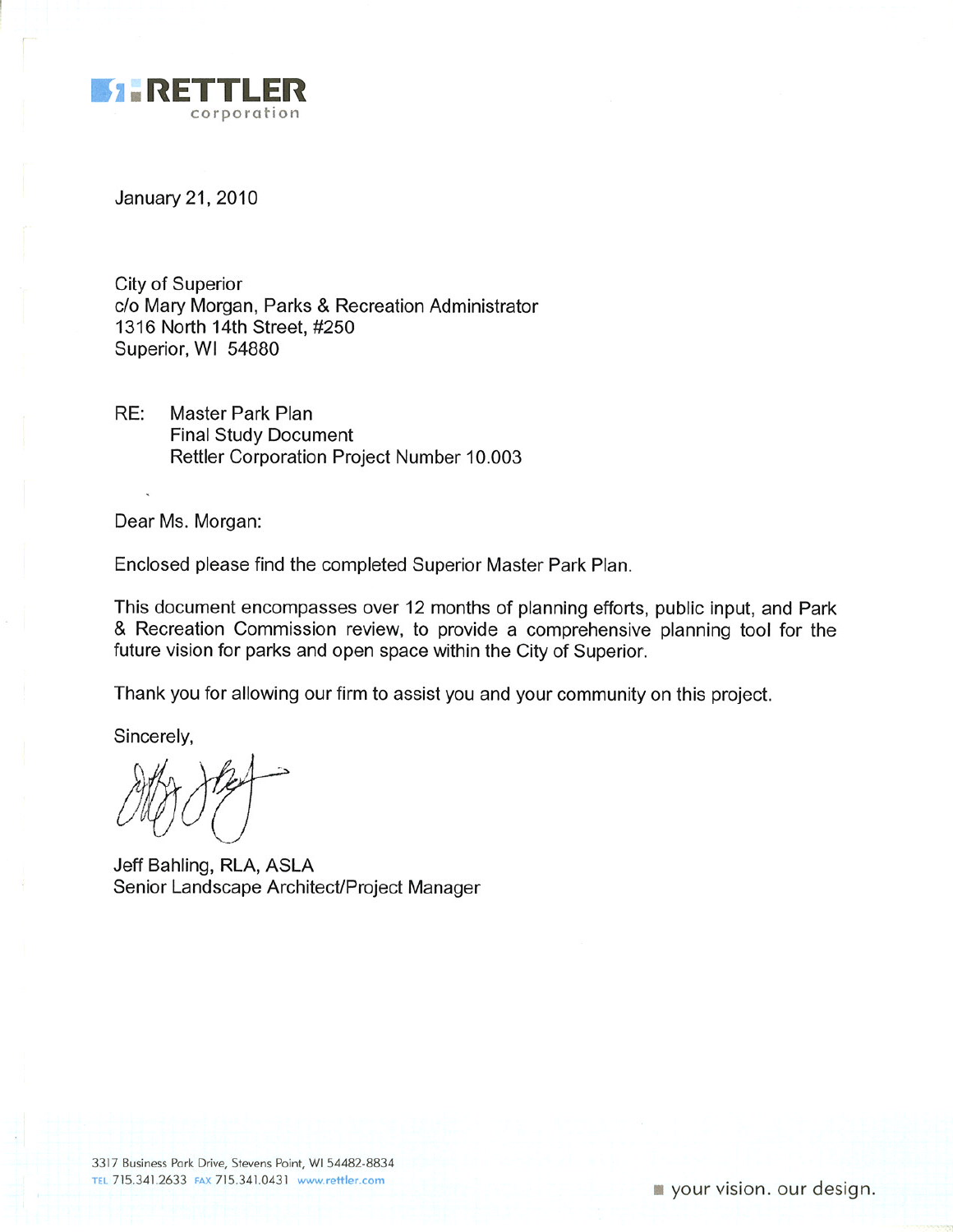## CITY OF SUPERIOR Master Park Plan

## *Support Staff*

Jeff Vito, Director of Development & Government Affairs Jeff Goetzman, Assistant Public Works Director Mary Morgan, Parks & Recreation Administrator John Krivinchuk, Superintendent of Parks & Recreation

## *Common Council Members*

| 1 <sup>st</sup><br>Dan Olson           | 6 <sup>th</sup>  | <b>Chuck Hendry</b>   |
|----------------------------------------|------------------|-----------------------|
| 2 <sub>nd</sub><br>Tom Bridge          | 7 <sup>th</sup>  | <b>Bob Finsland</b>   |
| <b>2rd</b><br><b>Warren Bender</b>     | $R^{th}$         | <b>Mike Herrick</b>   |
| $4^{\text{th}}$<br><b>Greg Mertzig</b> | q <sup>th</sup>  | <b>Mick MacKenzie</b> |
| $5^{\text{th}}$<br>Denise McDonald     | 10 <sup>th</sup> | <b>Esther Dalbec</b>  |

## *Parks & Recreation Commission*

Tom Wondolkowski **Andrea Hammann** Gerald Olson **Tom Bridge** Betty Renko Chuck Hendry Gene Rosburg **Mary Mary Morgan** 

## *Consultant/Rettler Corporation*

Rick Rettler, RLA, ASLA, President Jeff Bahling, RLA, ASLA, Senior Landscape Architect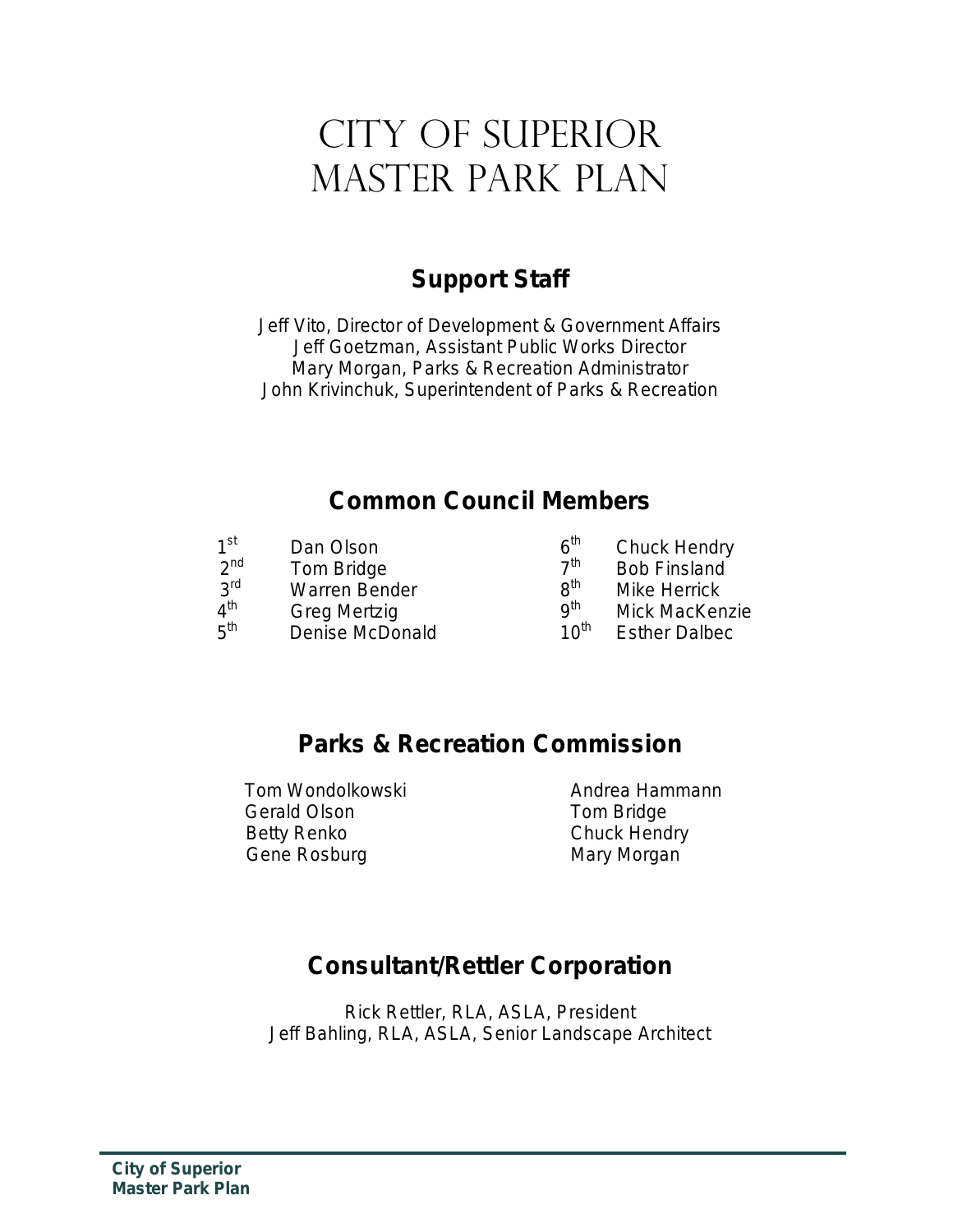#### **City of Superior Mission Statement**

Superior City government exists to provide its citizens with quality services responsive to the needs of the community at an affordable tax level by:

- Exceeding high standards of ethics and integrity to produce quality, progressive and responsive government services.
- Providing a safe community to live, work and play.
- Fostering responsible growth.
- Creating a strong, fiscally sound economy.
- Preserving and promoting our uniqueness.
- Working to implement the City's Comprehensive Plan.
- Encouraging active participation from the community.
- Fostering a climate of community and respect.

#### **Superior Parks & Recreation Commission Mission Statement**

To fairly and equitably develop, maintain, and improve the Parks & Recreation Division's programs and entities.

#### **Statement of Nondiscrimination**

The City has received both state and federal funds and does not discriminate in any of its programs or facilities.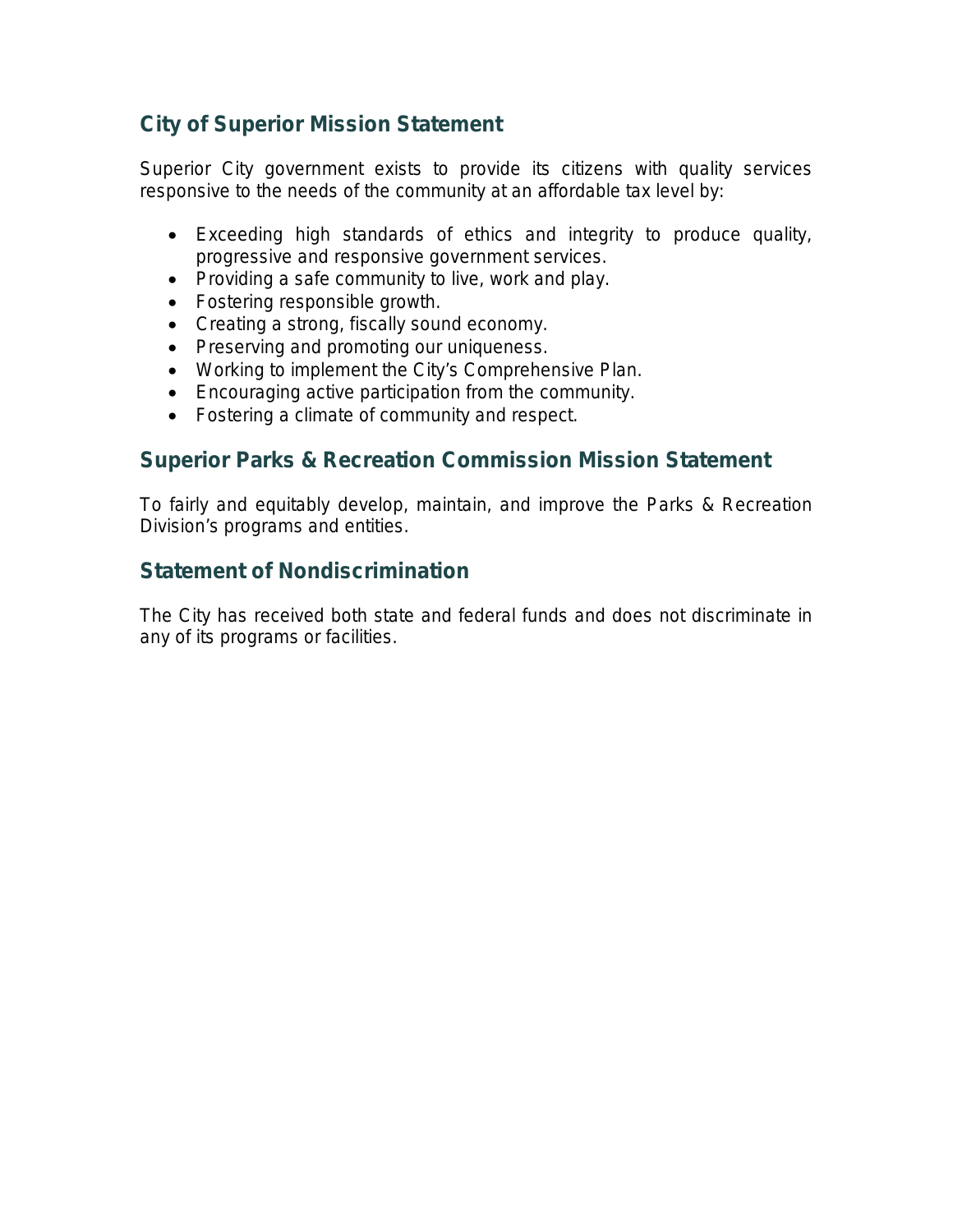## **Table of Contents**

## **Section I: Abstract** Page Abstract...................................................................................................... 1 **Section II: Introduction** Introduction ................................................................................................ 2 Goals & Objectives .................................................................................3-4 **Section III: Community Description** Community Description...........................................................................5-9 City of Superior Location in Douglas County ........................................... 10 **Section IV: Park System Standards** Outdoor Recreation Facilities Terminology ......................................... 11-15

## **Section V: Park Inventory & Analysis**

## **Section VI: Needs Assessment**

## **Section VII: Recommendations**